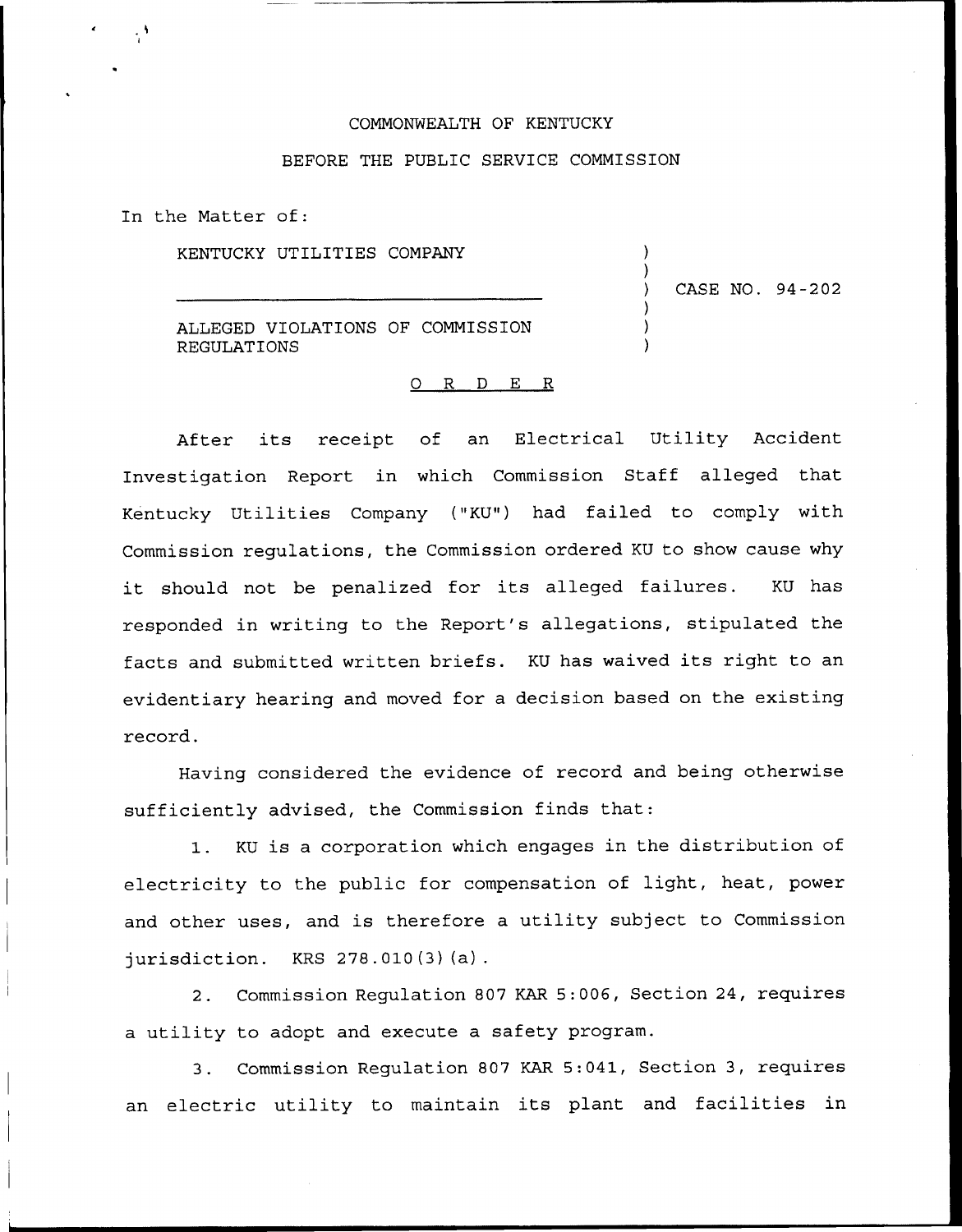accordance with the standards of the National Electrical Safety Code (1990 Edition) ("NESC").

 $\ddot{\phantom{1}}$ 

4. NESC Section 420H requires employees to "use the personal protective equipment, the protective devices, and the special tools provided for their work."

5. Prior to September 13, 1993, KU had established safety rules which prohibited employees from touching or working on "any exposed energized lines or apparatus except when wearing protective equipment approved for the voltage to be contacted." KU Safety Rule 31-2 .

6. KU has employed James David Stratton ("Stratton") since November 1990. Technician A. Stratton is currently employed as a Line

7. Prior to November 1990, Pennyrile Rural Electric Cooperative Corporation employed Stratton as a lineman for two years and four months.

8. KU has employed William Mackey Bailey ("Bailey") since November 1981. Bailey is currently employed as a Line Supervisor B.

9. Green River Electric Cooperative Corporation had previously employed Bailey as a lineman for approximately four years.

10. On September 13, 1993, KU assigned Stratton to perform construction and maintenance work on KU facilities in Muhlenberg County, Kentucky. Bailey was Stratton's immediate supervisor.

$$
-2-
$$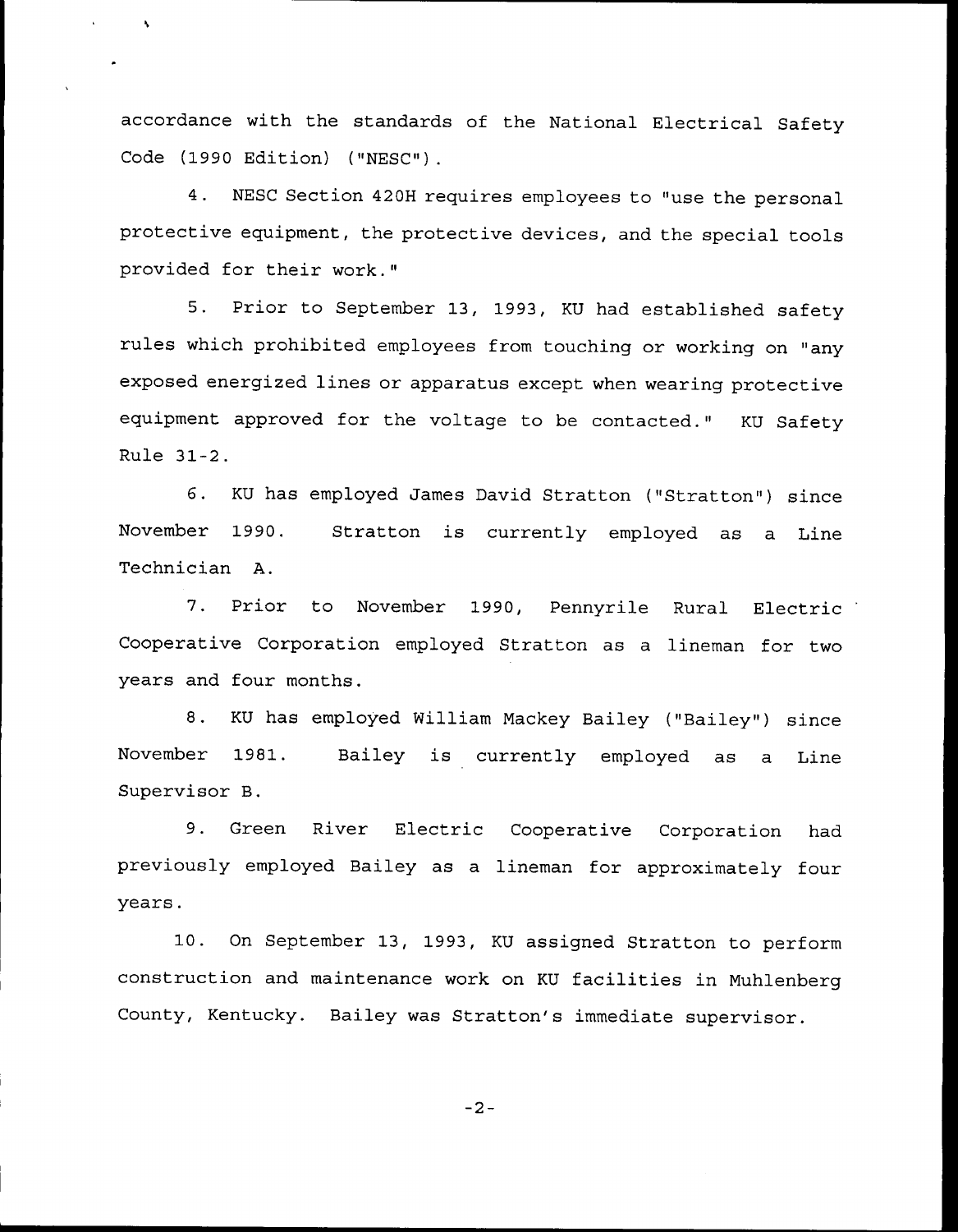11. Prior to commencing the project, Bailey conducted a safety or "tailgate" session with Stratton and Steve Hendrix, the other KU employee involved in the project. During this session, Bailey reviewed the project and the required safety procedures.

12. At approximately 4:30 p.m., C.S.T., on September 13, 1993, Stratton suffered burn injuries to his right hand and left thigh when he brushed against an energized 7,200 volt line.

13. At the time of the incident, Stratton was equipped with protective equipment, including rubber overshoes, rubber gloves, rubber sleeves, hard hat, and eye protection. He, however, was not wearing a protective insulated glove on his right hand.

14. Prior to the incident, Stratton had been trained in the use of and necessity for using protective equipment at all times when in proximity of high voltage electric lines.

15. At the time of the incident, Stratton knew that he should not have removed his protective insulated glove.

16. Stratton violated KU Safety Rule 31-2 and MESC Section 420H.

17. At the time of the incident, Stratton was acting within the scope of his employment on the project.

18. At the time of the incident, KU owned the facilities in question.

19. Bailey neither observed Stratton remove his glove nor was aware that Stratton had removed his glove. He was approximately 25 feet from Stratton and was performing other job related assignments.

 $-3-$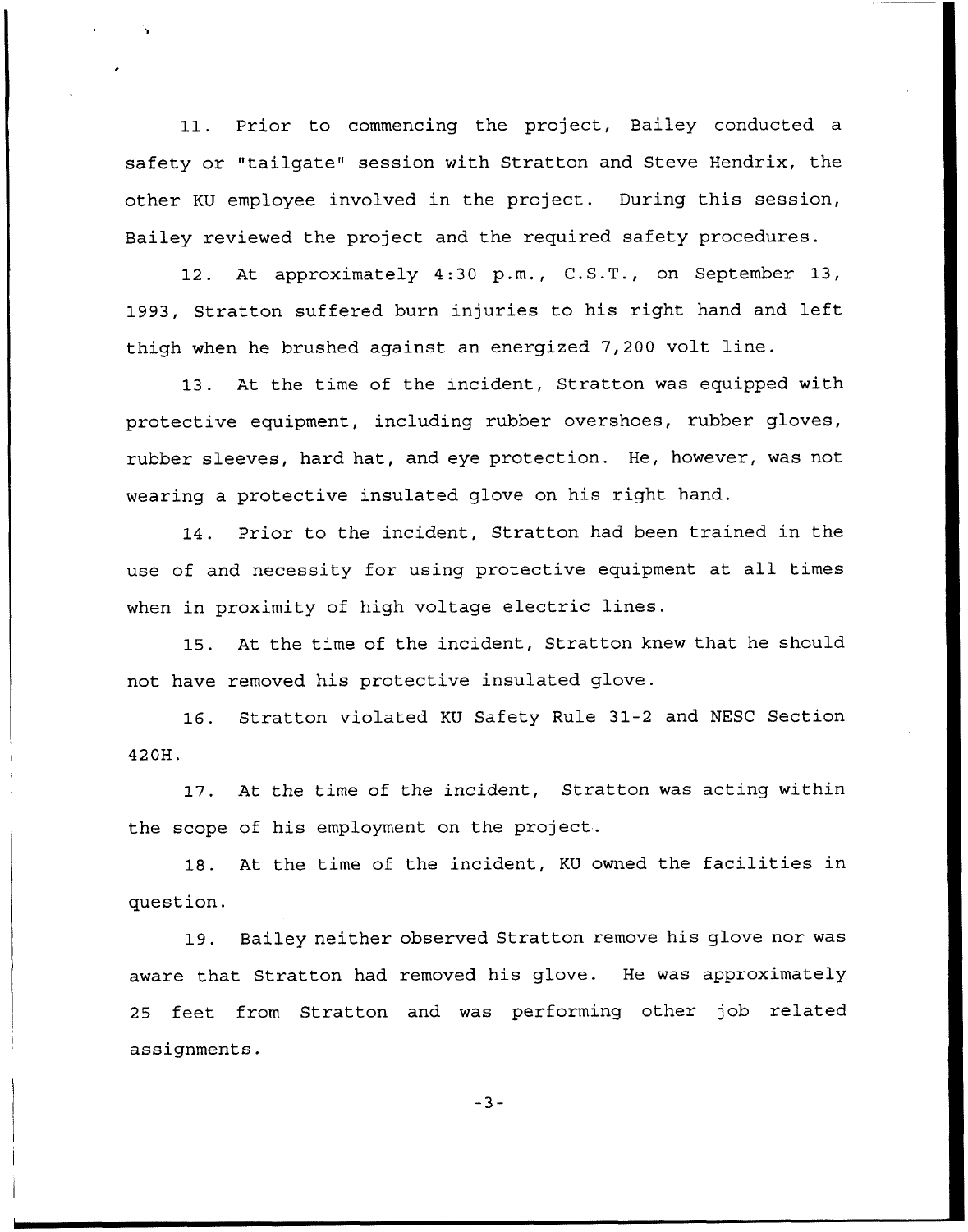20. <sup>A</sup> utility fails to execute its safety program when it fails to enforce the safety rules which it has established.<sup>1</sup>

 $\sim$   $\sim$ 

 $21.$ The record fails to show that KU did not enforce its safety rules during the time of the incident.

22. Any utility which willfully violates any Commission regulation is subject to civil penalty. KRS 278.990(1).

23. A willful violation "means 'knowing' violation or 'knowing failure to comply.'" Oldham v. Kubinski, 185 N.E.2d 270, 280 (Ill. App. 1962). See, Muncy v. Commonwealth, Ky., 97 S.W.2d 606, <sup>609</sup> (1936). ("The word 'wilful'n its general acceptation means intentionally, not accidentally nor involuntarily.") See also Woods v. Corsey, 200 P.2d 208, 211 (Cal. App. 1948). (A willful violation is "one which is intentional, knowing, voluntary, deliberate or obstinate  $\ldots$ .")

24. KRS 278.990(1) provides: "Each act, omission, or failure by an officer, agency, or other person acting for or employed by a utility and acting within the scope of his employment shall be deemed to be the act, omission, or failure of the utility."

25. Stratton's violation of MESC Section 420H was willful.

26. Based upon the principle of imputed liability contained in KRS 278.990(1), KU willfully violated Commission Regulation 807 KAR 5:041, Section 3, by failing to comply with NESC standards while maintaining its plant and equipment.

Case No. 94-013, Jackson Purchase Electric Cooperativ Corporation, Inc. — Alleged Violation of Commission Regulations 807 KAR 5:006 and 807 KAR 5:041,  $\underline{\text{slip}}$  op. at 3 (Jun. 19, 1995).